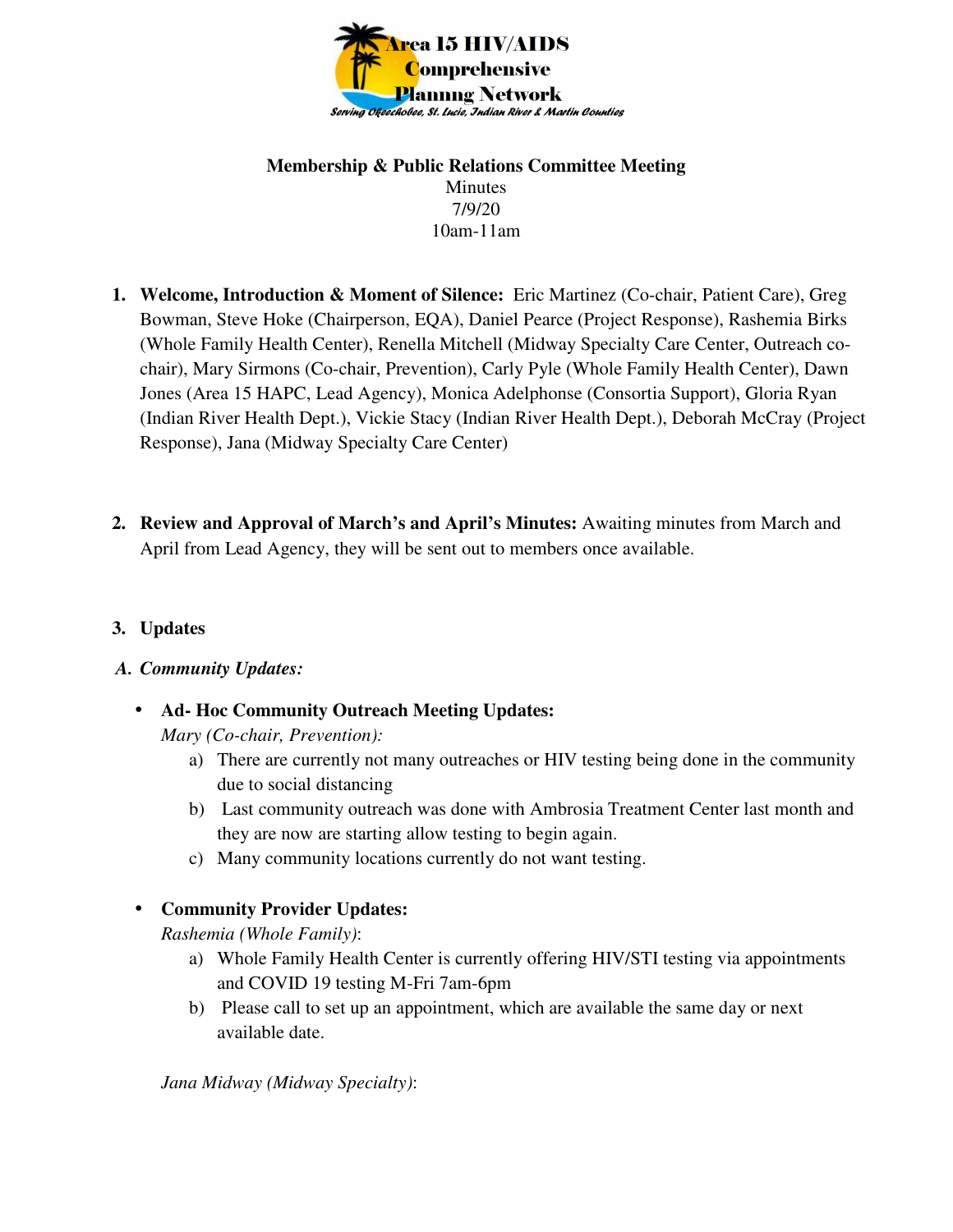- a) Midway Specialty Care Center is accepting HIV testing (walk-in) and Multi-STI Testing (appt only and for uninsured patients who are symptomatic on a case by case basis.)
- b) Days and Hours of testing are: M-Thr. 9am-5pm and Fr 9am-3:30pm Midway Road Fort Pierce, FL 34982.
- c) There limited testers out in the community. Testing is currently being done at Hands Clinic 4 days a week and at 3 recovery locations.
- d) Most facilities are not allowing people to come in due to COVID 19.
- e) Midway Primary Care Center is conducting COVID-19 testing via appointments, results are available same day.

# • **Misc. Update:**

*Monica (Consortia Support/Liaison)*-New role in Health Council in Southeast FL as the Liaison between Lead Agency and Consortia. Role includes, supporting consortia with planning functions, assisting in trainings, planning and preparing reports, preparing minutes and agenda, assisting with planning activities, etc.

# **B.** *Ryan White Client Letter (Update)*

*Eric (Co-chair, Patient Care)-* 

- Clients enrolled in Ryan White program will be provided with letters detailing HRSA mandate that a fee of \$1 for services i.e. seeing medical provider, case manager, etc.
- Clients are to sign acknowledgment that they are aware of the fee with their Ryan White Agency.
- A client's inability to pay the \$1 fee will NOT cause them to be denied ANY service
- Please share the HRSA mandate with the community and clients; make clients aware that there is no need to be alarmed
- Updates with logistics of how fee will be executed will be provided once known,

# **C.** *By-laws Update:*

*Eric (Co-chair, Patient Care)-* 

• Bylaws will need to be redone; there will be an adhoc meeting in future

# **D.** *Increase awareness – COVID-19 / Area 15 Consortia:*

- Important to share any information regarding COVID to Monica and Dawn to distribute to community
- Treasure Coast Community Health is doing COVID testing
- HRSA is absorbing costs of COVID testing, if uninsured, can fill out waiver to have cost covered, test available for as low as \$0, must register through online portal
- The city's website can possibly contain testing information and provide further guidance for testing